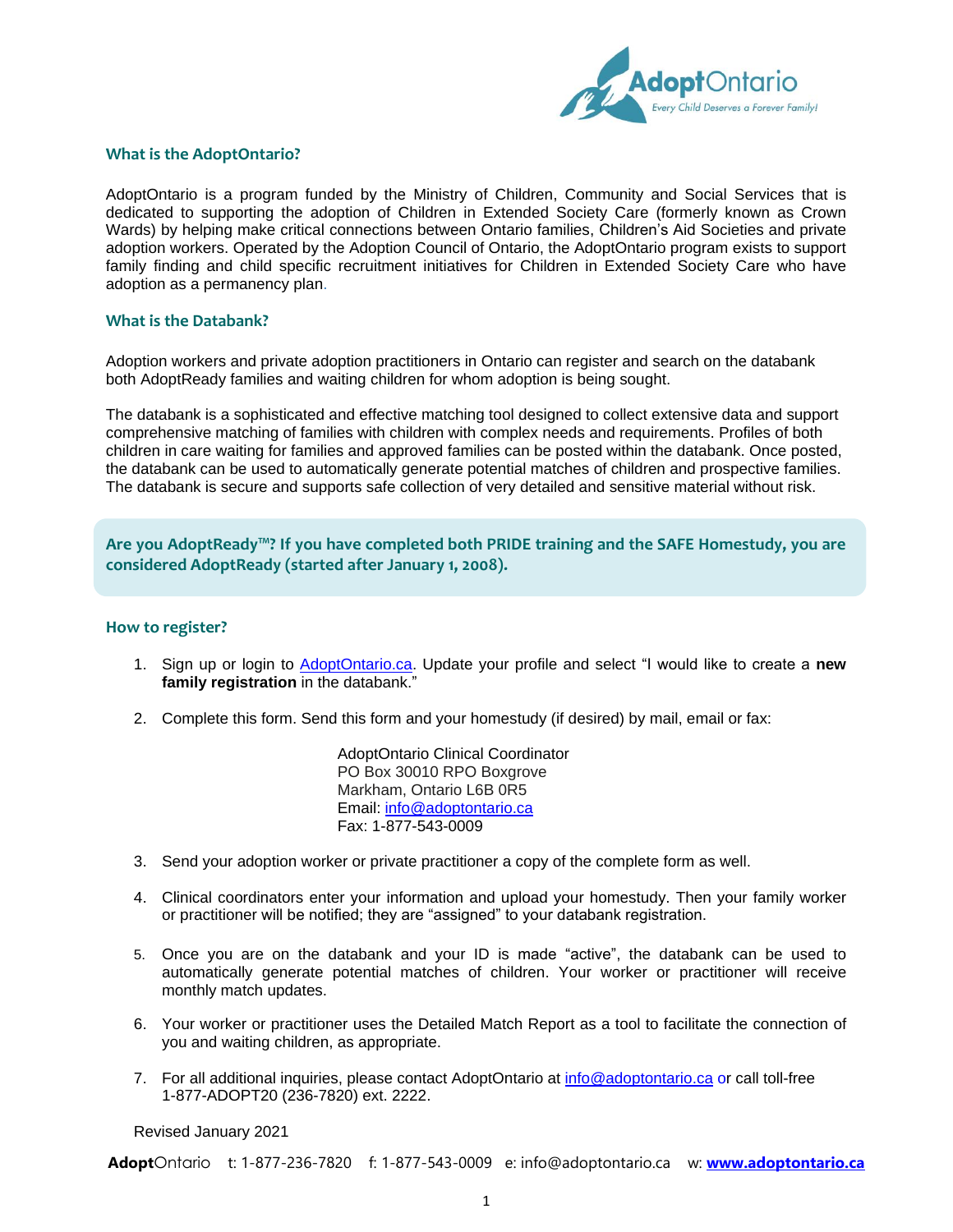

# **Referring a Family to the AdoptOntario Adoption Resources Databank**

| <b>For AdoptOntario Staff Only</b> |  |  |  |  |
|------------------------------------|--|--|--|--|
| Case ID#                           |  |  |  |  |
| Date of Registration               |  |  |  |  |
| Completed by                       |  |  |  |  |

# **SECTION A: APPLICANT INFORMATION**

| <b>Parent Details:</b>           |                                  |  |
|----------------------------------|----------------------------------|--|
| <b>Applicant 1</b>               | <b>Applicant 2</b>               |  |
| *Family Name                     | *Family Name                     |  |
| *Primary Given<br>Name           | *Primary Given<br>Name           |  |
| *Gender                          | *Gender                          |  |
| *Birth Date<br>(YYYY-MM-DD)      | *Birth Date<br>(YYYY-MM-DD)      |  |
| Religion                         | Religion                         |  |
| Language(s)                      | Language(s)                      |  |
| Race(s)                          | Race(s)                          |  |
| Ethnicity(s)                     | Ethnicity(s)                     |  |
| Aboriginal<br><b>Band/Status</b> | Aboriginal<br><b>Band/Status</b> |  |

#### *Case Information:*

| <b>Referring Worker</b> |  |
|-------------------------|--|
| *Worker Organization    |  |
| *Worker Name            |  |
| *Worker Contact Info    |  |
| *Family Contact Info    |  |

\* = Mandatory Field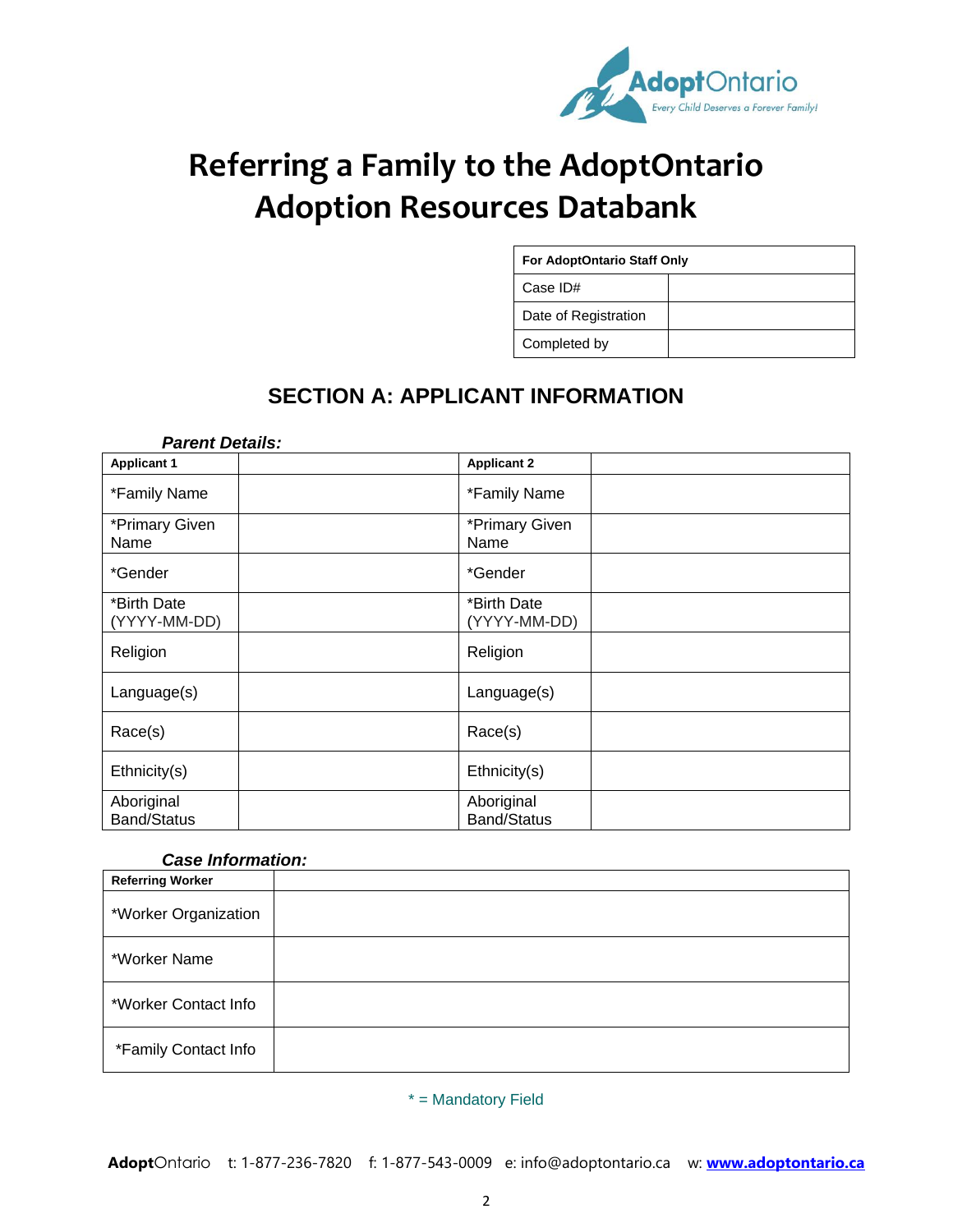

# **SECTION B: APPLICANT COMPETENCY LEVELS**

(Note: the following sections correspond to the acceptable "Risks", "Diagnoses", and "Characteristics" sections of the databank)

**Form Instructions:** Rate the competency of the applicants to manage the related need/issue according to the following definitions.

#### **Definitions of numbered ratings for applicant / family cases:**

**N/A – Not Applicable:** the prospective parent finds this child risk/diagnoses/characteristic not applicable.

**1 – Very Low Competence:** the prospective parent has only slight ability and/or willingness to meet this child need or parent a child with this behaviour or characteristic.

**2 – Low Competence:** at this point in time, the prospective parent has low ability or willingness to meet this child need or manage this child characteristic or behaviour. More preparation and education is needed.

**3 – Some Competence:** the prospective parent is ready, willing and able to meet this child need or manage this child characteristic or behaviour provided needed support and guidance is available.

**4 – Competent:** the prospective parent is ready, and willing and able to meet this child need or manage this child characteristic or behaviour.

**5 – Very Competent:** the prospective parent is ready, willing and has an exceptional ability to meet this child need or manage this child characteristic or behaviour.

**NOTE: TO ENSURE ACCURACY IN THE MATCHING, PLEASE ONLY CIRCLE AND RATE THE FACTORS THAT APPLY TO THE FAMILY.**

### **ACCEPTABLE RISKS**

|                         |     | Competency |  |  |  |  |
|-------------------------|-----|------------|--|--|--|--|
| Incest                  | N/A |            |  |  |  |  |
| <b>Sexual Assault</b>   | N/A |            |  |  |  |  |
| Unknown Birth<br>Father | N/A |            |  |  |  |  |

#### *Child Conceived as a Result of:*

#### *Risks Identified at Birth:*

|                                                |     | Competency |  |  |  |  |
|------------------------------------------------|-----|------------|--|--|--|--|
| <b>Birth Mother Positive</b><br>to Hepatitis C | N/A |            |  |  |  |  |
| <b>Birth Mother Positive</b><br>to HIV         | N/A |            |  |  |  |  |
| Low Birth Weight                               | N/A |            |  |  |  |  |
| No / Little Prenatal<br>Care                   | N/A |            |  |  |  |  |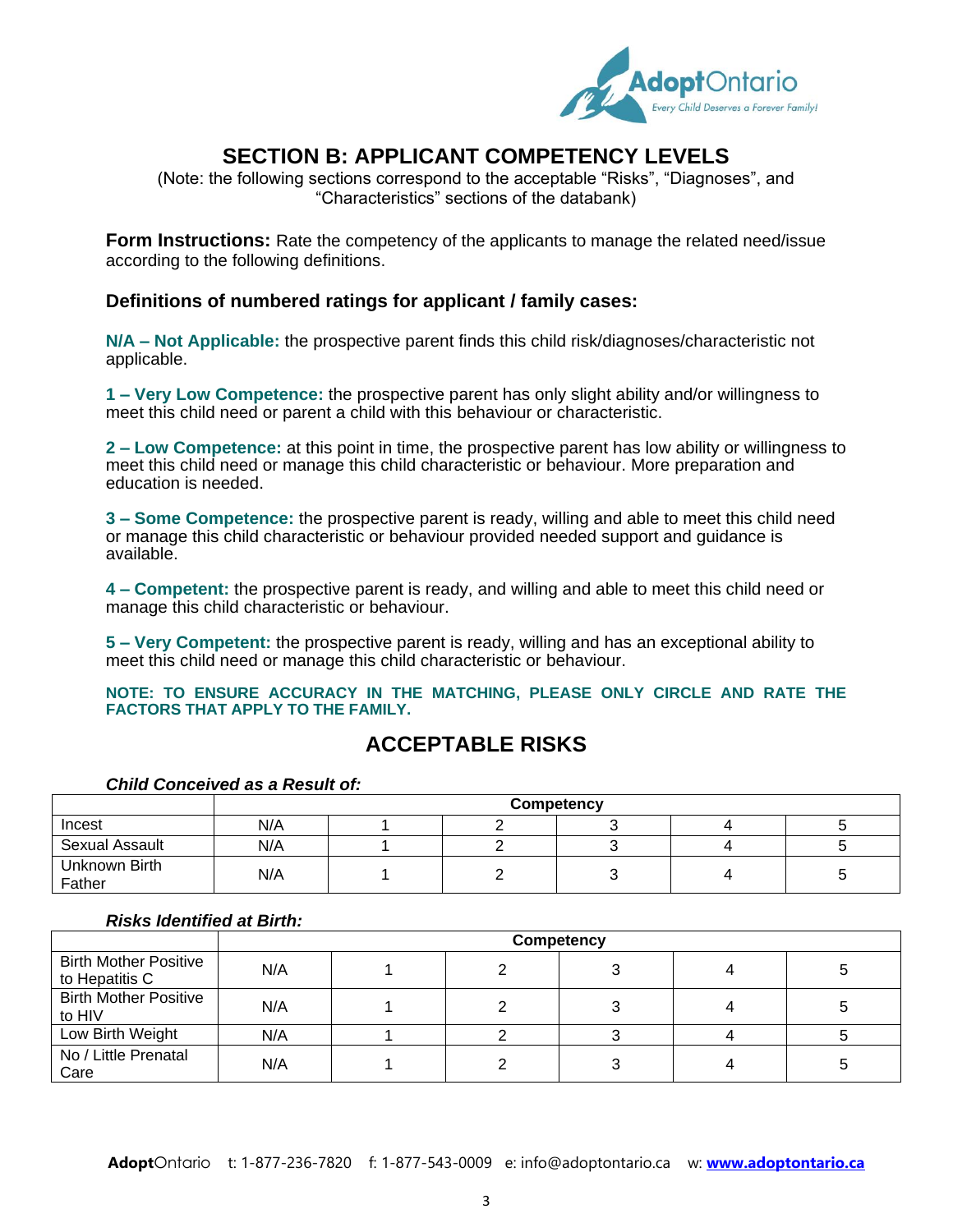

|                             | Competency |  |  |  |  |  |
|-----------------------------|------------|--|--|--|--|--|
| Other (Explain in<br>Notes) | N/A        |  |  |  |  |  |
| <b>Premature Birth</b>      | N/A        |  |  |  |  |  |

### *Pre-natal Drug and Alcohol Exposure:*

|                                               |     |                | Competency |                |   |
|-----------------------------------------------|-----|----------------|------------|----------------|---|
| Alcohol Exposure -<br>Limited                 | N/A | $\overline{2}$ | 3          | $\overline{4}$ | 5 |
| Alcohol Exposure -<br>Prolonged               | N/A | $\overline{2}$ | 3          | 4              | 5 |
| Drug Exposure -<br>Cocaine                    | N/A | 2              | 3          | 4              | 5 |
| Drug Exposure -<br>Heroin / Methadone         | N/A | 2              | 3          | 4              | 5 |
| Drug Exposure -<br>Marijuana                  | N/A | $\overline{2}$ | 3          | 4              | 5 |
| Drug Exposure -<br>Other Non-<br>Prescription | N/A | 2              | 3          | 4              | 5 |
| Drug Exposure -<br>Prescription               | N/A | 2              | 3          | 4              | 5 |
| Drug Exposure -<br>Soft Drugs                 | N/A | $\overline{2}$ | 3          | 4              | 5 |
| Drug Exposure-<br>Tobacco                     | N/A | 2              | 3          |                | 5 |

#### *Genetic Risks:*

|                                                                                |     | <b>Competency</b> |              |   |   |   |
|--------------------------------------------------------------------------------|-----|-------------------|--------------|---|---|---|
| Allergies                                                                      | N/A |                   | 2            | 3 | 4 | 5 |
| Asthma                                                                         | N/A |                   | 2            | 3 | 4 | 5 |
| <b>Bipolar Disorder</b>                                                        | N/A |                   | $\mathbf{2}$ | 3 | 4 | 5 |
| Depression                                                                     | N/A |                   | 2            | 3 | 4 | 5 |
| Developmental<br>Delays                                                        | N/A |                   | 2            | 3 |   | 5 |
| Epilepsy / Seizures                                                            | N/A |                   | 2            | 3 | 4 | 5 |
| <b>Medical Condition</b><br>e.g. (Huntington's,<br>Muscular Dystrophy,<br>etc) | N/A |                   | 2            | 3 |   | 5 |
| Other (Explain in<br>Notes)                                                    | N/A |                   | 2            | 3 |   | 5 |
| Schizophrenia                                                                  | N/A |                   | 2            | 3 | 4 | 5 |

# **ACCEPTABLE DIAGNOSES**

### *Physical Disabilities:*

|                        | Competency<br>$ -$ |  |  |  |  |  |
|------------------------|--------------------|--|--|--|--|--|
| $\sim$<br>Palsy<br>™н. | N/A<br>.           |  |  |  |  |  |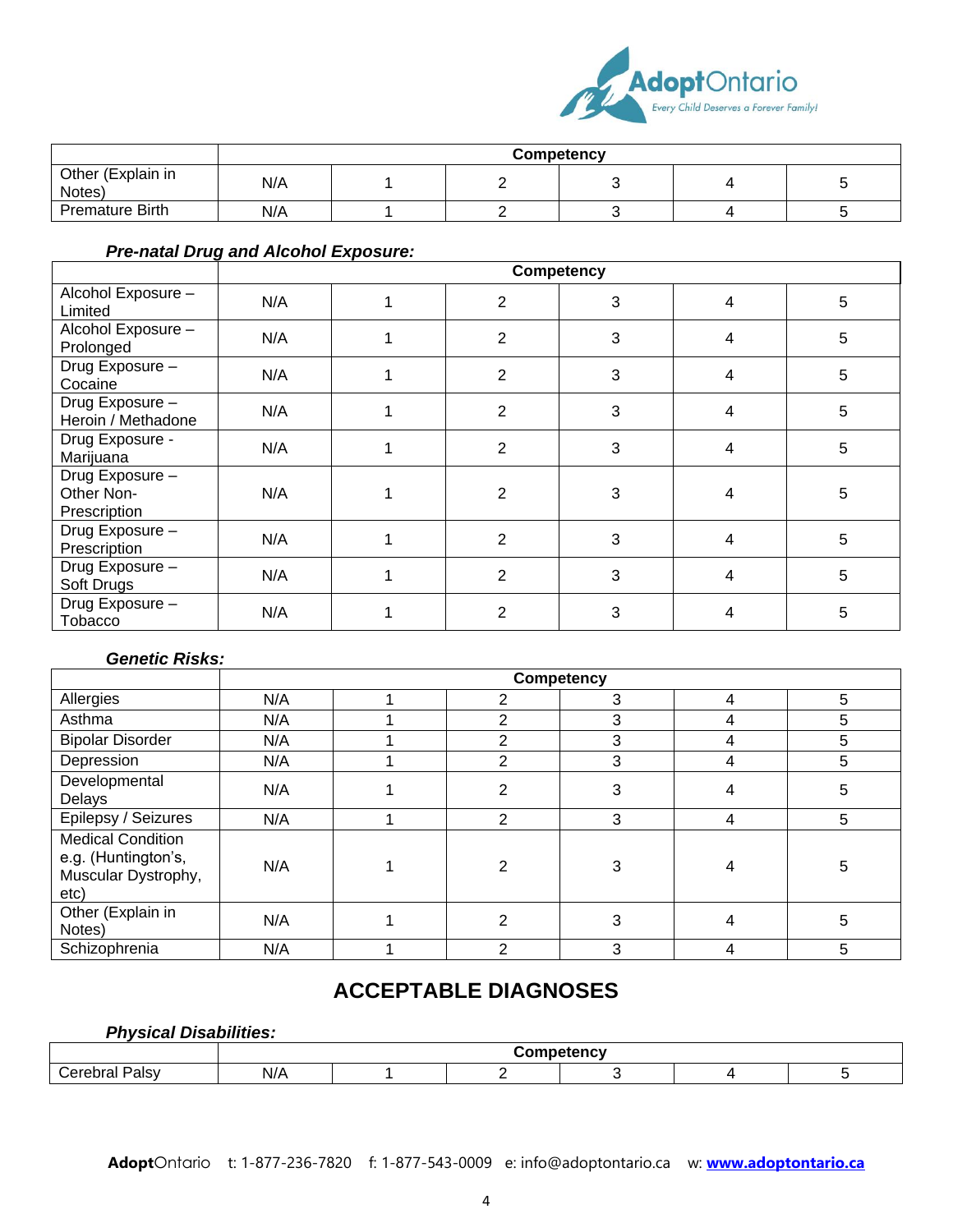

|                                                |     | <b>Competency</b> |  |  |  |   |
|------------------------------------------------|-----|-------------------|--|--|--|---|
| Likely to Require<br>Major Surgery             | N/A |                   |  |  |  | 5 |
| Minor Correctible<br><b>Physical Condition</b> | N/A |                   |  |  |  | 5 |
| Orthopaedic<br>Irregularities                  | N/A |                   |  |  |  | 5 |
| Other (Explain in<br>Notes)                    | N/A |                   |  |  |  | b |

#### *Medical Diagnoses:*

|                                                            |     | <b>Competency</b> |                |   |   |   |
|------------------------------------------------------------|-----|-------------------|----------------|---|---|---|
| Allergies - Others                                         | N/A |                   | 2              | 3 | 4 | 5 |
| Allergies - Pets                                           | N/A |                   | $\overline{2}$ | 3 | 4 | 5 |
| Allergies - Smoking                                        | N/A |                   | $\overline{2}$ | 3 | 4 | 5 |
| <b>Anxiety Disorder</b>                                    | N/A |                   | 2              | 3 | 4 | 5 |
| Asthma                                                     | N/A |                   | $\overline{2}$ | 3 | 4 | 5 |
| <b>Attention Deficit</b><br><b>Disorder</b>                | N/A |                   | $\overline{2}$ | 3 | 4 | 5 |
| <b>Attention Deficit</b><br>Hyperactive<br><b>Disorder</b> | N/A |                   | 2              | 3 | 4 | 5 |
| Depression                                                 | N/A |                   | $\overline{2}$ | 3 | 4 | 5 |
| <b>Eating Disorder</b>                                     | N/A |                   | 2              | 3 | 4 | 5 |
| Failure To Thrive                                          | N/A |                   | $\overline{2}$ | 3 | 4 | 5 |
| Hydrocephalus                                              | N/A |                   | $\overline{2}$ | 3 | 4 | 5 |
| <b>Marfan Syndrome</b>                                     | N/A |                   | $\overline{2}$ | 3 | 4 | 5 |
| Mood Disorder                                              | N/A |                   | $\overline{2}$ | 3 | 4 | 5 |
| Other (Explain in<br>Notes)                                | N/A |                   | 2              | 3 | 4 | 5 |
| <b>Personality Disorder</b>                                | N/A |                   | $\mathfrak{p}$ | 3 | 4 | 5 |

## **COMPLEX DIAGNOSES**

### *Physical Disabilities:*

|                         | 'omnatancw |  |  |  |  |  |
|-------------------------|------------|--|--|--|--|--|
| $-1$<br>Spina<br>Bifida | N//        |  |  |  |  |  |

#### *Medical Diagnoses:*

|                                           | <b>Competency</b> |  |  |  |  |  |  |  |  |
|-------------------------------------------|-------------------|--|--|--|--|--|--|--|--|
| Autism                                    | N/A               |  |  |  |  |  |  |  |  |
| Chromosomal<br>Syndrome                   | N/A               |  |  |  |  |  |  |  |  |
| <b>Diabetes</b>                           | N/A               |  |  |  |  |  |  |  |  |
| Down Syndrome                             | N/A               |  |  |  |  |  |  |  |  |
| Epilepsy / Seizures                       | N/A               |  |  |  |  |  |  |  |  |
| <b>Fetal Alcohol</b><br>Spectrum Disorder | N/A               |  |  |  |  |  |  |  |  |
| <b>Heart Defect</b>                       | N/A               |  |  |  |  |  |  |  |  |

**Adopt**Ontario t: 1-877-236-7820 f: 1-877-543-0009 e: info@adoptontario.ca w: **[www.adoptontario.ca](http://www.adoptontario.ca/)**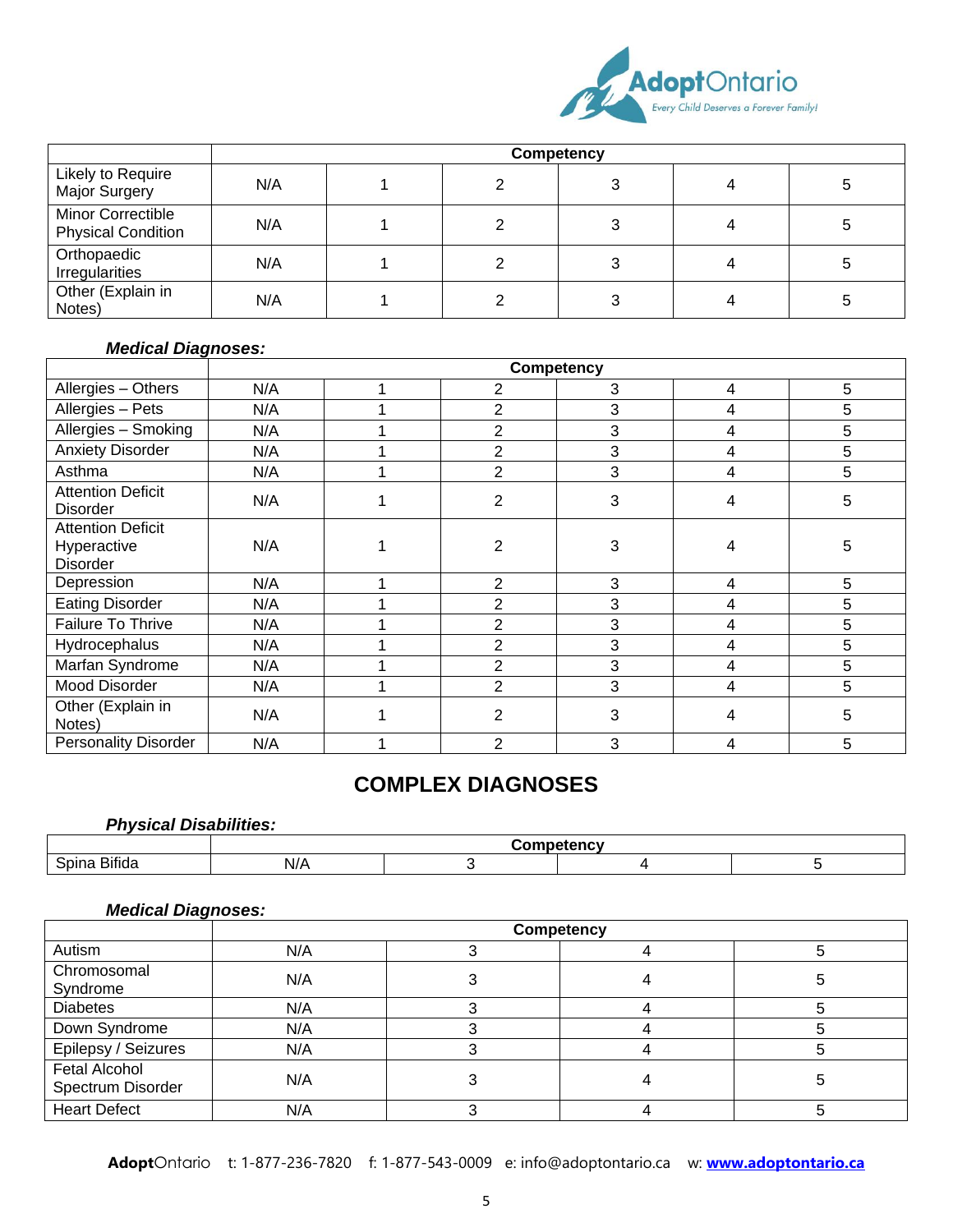

|                                               |     | Competency |  |
|-----------------------------------------------|-----|------------|--|
| <b>Hepatitis B</b>                            | N/A |            |  |
| Hepatitis C                                   | N/A |            |  |
| <b>HIV Positive</b>                           | N/A |            |  |
| <b>Reactive Attachment</b><br><b>Disorder</b> | N/A |            |  |
| Short Life<br>Expectancy                      | N/A |            |  |

# **ACCEPTABLE CHARACTERISTICS**

### *Developmental Disabilities:*

|                           |     | Competency |  |  |  |  |  |  |  |
|---------------------------|-----|------------|--|--|--|--|--|--|--|
| <b>Cognitive Delays</b>   | N/A |            |  |  |  |  |  |  |  |
| <b>Gross Motor Delays</b> | N/A |            |  |  |  |  |  |  |  |
| Language-Expressive       | N/A |            |  |  |  |  |  |  |  |
| Language-Receptive        | N/A |            |  |  |  |  |  |  |  |

#### *Sensory Losses:*

|                                      | Competency |  |  |  |  |  |  |  |  |  |
|--------------------------------------|------------|--|--|--|--|--|--|--|--|--|
| Hearing                              | N/A        |  |  |  |  |  |  |  |  |  |
| Sensory Integration<br><b>Issues</b> | N/A        |  |  |  |  |  |  |  |  |  |
| Tactile<br>Hypersensitivity          | N/A        |  |  |  |  |  |  |  |  |  |
| Vision                               | N/A        |  |  |  |  |  |  |  |  |  |

#### *Learning Issues:*

|                                                 | Competency |  |  |  |  |  |  |  |  |
|-------------------------------------------------|------------|--|--|--|--|--|--|--|--|
| Gifted                                          | N/A        |  |  |  |  |  |  |  |  |
| Oral Language<br>Disability                     | N/A        |  |  |  |  |  |  |  |  |
| Reading/Writing<br>Disability                   | N/A        |  |  |  |  |  |  |  |  |
| <b>Specialized School</b><br>Program (Required) | N/A        |  |  |  |  |  |  |  |  |

### *Child has Experienced:*

|                                                   | Competency |  |  |  |  |  |  |  |  |
|---------------------------------------------------|------------|--|--|--|--|--|--|--|--|
| Abuse-Emotional                                   | N/A        |  |  |  |  |  |  |  |  |
| Abuse-Physical                                    | N/A        |  |  |  |  |  |  |  |  |
| Abuse-Sexual                                      | N/A        |  |  |  |  |  |  |  |  |
| Deprivation / Neglect                             | N/A        |  |  |  |  |  |  |  |  |
| <b>Exposed to Domestic</b><br>Violence            | N/A        |  |  |  |  |  |  |  |  |
| Multiple Caregivers /<br><b>Attachment Issues</b> | N/A        |  |  |  |  |  |  |  |  |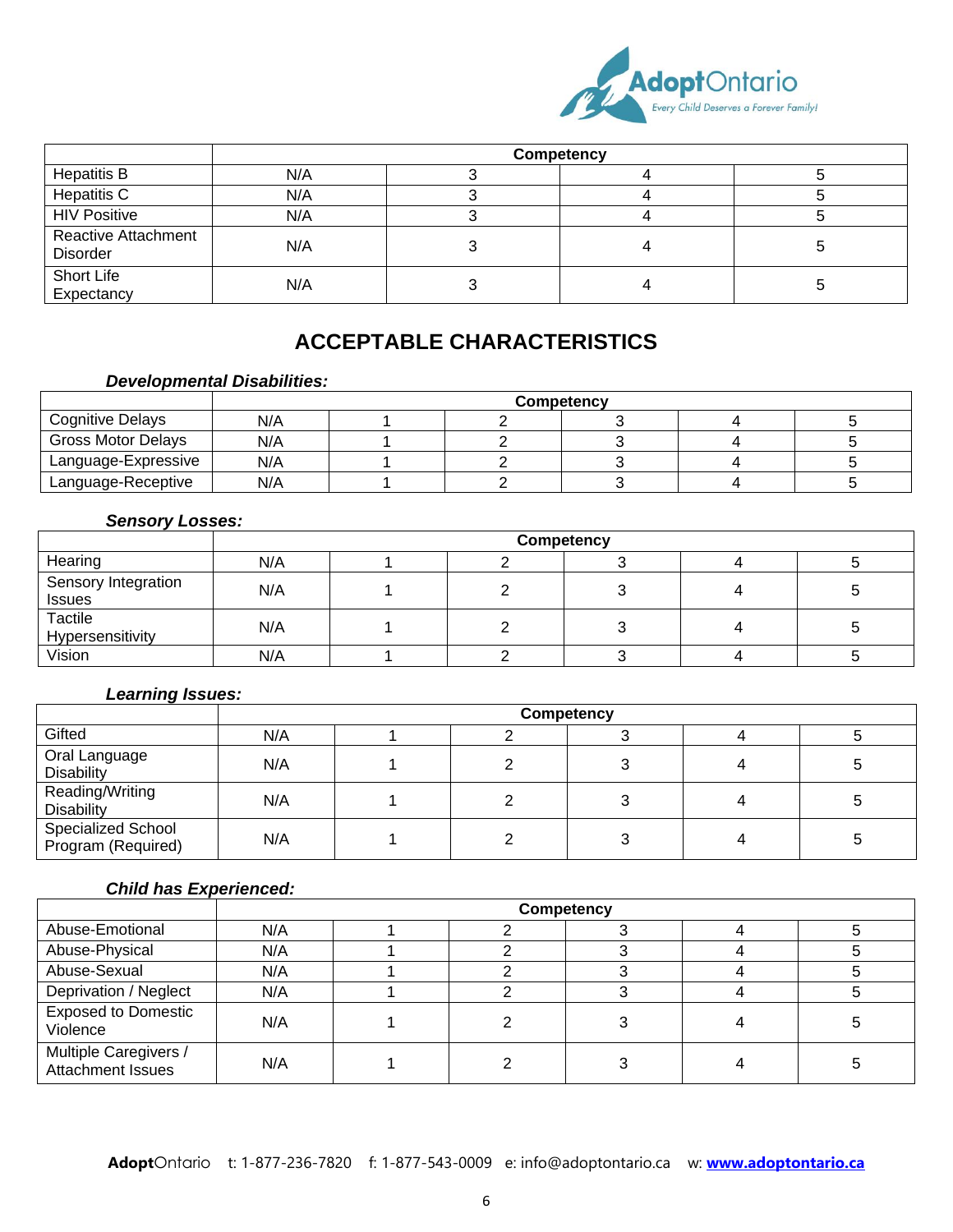

#### *Child Exhibits:*

|                                          | <b>Competency</b> |   |                |                |   |   |  |  |
|------------------------------------------|-------------------|---|----------------|----------------|---|---|--|--|
| Aggression                               | N/A               | 1 | 2              | 3              | 4 | 5 |  |  |
| Anxiety                                  | N/A               | 1 | $\overline{2}$ | 3              | 4 | 5 |  |  |
| <b>Attachment Issues</b>                 | N/A               |   | $\overline{2}$ | 3              | 4 | 5 |  |  |
| Bed-Wetting                              | N/A               | 1 | $\overline{2}$ | 3              | 4 | 5 |  |  |
| Controlling                              | N/A               | 1 | $\overline{2}$ | 3              | 4 | 5 |  |  |
| <b>Cruelty to Animals</b>                | N/A               | 1 | $\overline{c}$ | 3              | 4 | 5 |  |  |
| <b>Destructiveness</b>                   | N/A               | 1 | $\overline{c}$ | 3              | 4 | 5 |  |  |
| Disobedience                             | N/A               | 1 | $\overline{2}$ | 3              | 4 | 5 |  |  |
| Hyperactivity                            | N/A               | 1 | $\overline{2}$ | 3              | 4 | 5 |  |  |
| Inappropriate Sexual<br>Behaviour        | N/A               |   | $\overline{2}$ | 3              | 4 | 5 |  |  |
| <b>Indiscriminate Affection</b>          | N/A               | 1 | $\overline{2}$ | 3              | 4 | 5 |  |  |
| Intrusive                                | N/A               |   | $\overline{c}$ | 3              | 4 | 5 |  |  |
| Lying                                    | N/A               | 1 | $\overline{2}$ | 3              | 4 | 5 |  |  |
| Manipulative                             | N/A               | 1 | $\overline{c}$ | 3              | 4 | 5 |  |  |
| Nightmares / Sleep<br><b>Disturbance</b> | N/A               |   | $\overline{2}$ | $\mathfrak{B}$ | 4 | 5 |  |  |
| <b>Other Behaviours</b>                  | N/A               | 1 | $\overline{2}$ | 3              | 4 | 5 |  |  |
| Profound dependency                      | N/A               | 1 | $\overline{2}$ | 3              | 4 | 5 |  |  |
| <b>Running Away</b>                      | N/A               | 4 | $\overline{2}$ | 3              | 4 | 5 |  |  |
| Self-Harming<br><b>Behaviours</b>        | N/A               |   | $\overline{2}$ | 3              | 4 | 5 |  |  |
| Soiling                                  | N/A               |   | $\overline{2}$ | 3              | 4 | 5 |  |  |
| Stealing                                 | N/A               |   | $\overline{2}$ | 3              | 4 | 5 |  |  |
| <b>Temper Tantrums</b>                   | N/A               | 4 | $\overline{2}$ | 3              | 4 | 5 |  |  |
| Withdrawal                               | N/A               |   | $\overline{2}$ | 3              | 4 | 5 |  |  |

#### *Other Special Needs:*

|                                                    |     | Competency |  |   |  |   |  |  |  |
|----------------------------------------------------|-----|------------|--|---|--|---|--|--|--|
| Accommodations for a<br><b>Physical Disability</b> | N/A |            |  |   |  | ວ |  |  |  |
| <b>Facial Irregularities</b>                       | N/A |            |  |   |  | 5 |  |  |  |
| Feeding / Special Diet<br>Administration           | N/A |            |  |   |  | 0 |  |  |  |
| Gender Issues                                      | N/A |            |  | າ |  | 5 |  |  |  |
| Other (Explain in<br>Notes)                        | N/A |            |  |   |  | 5 |  |  |  |
| Proximity to<br>Specifically-Needed<br>Resource    | N/A |            |  |   |  | 5 |  |  |  |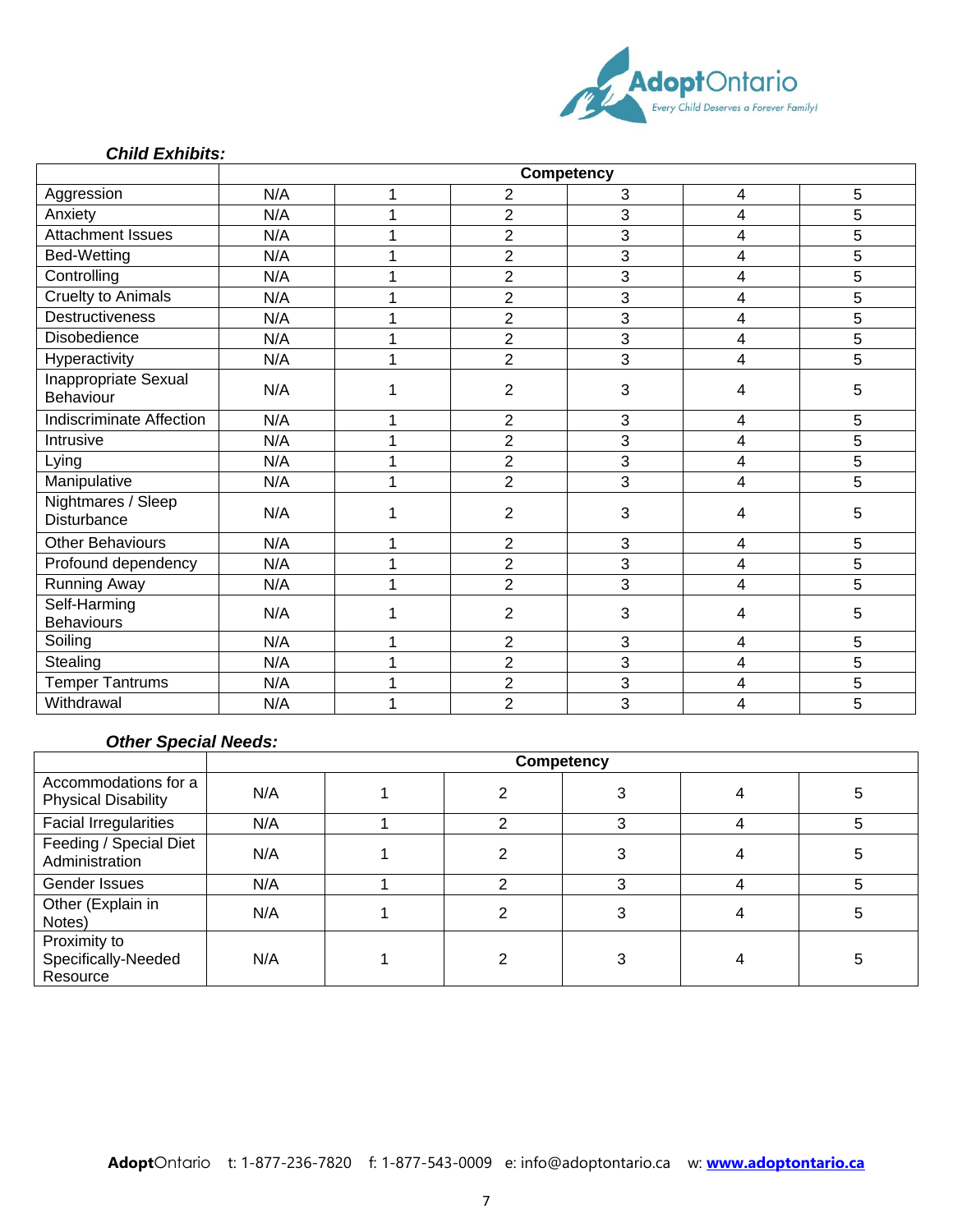

# **SECTION C: CHILD SOUGHT (DESIRABILITY LEVELS)**

- 1. In the box to the left, check any of the particular characteristics desired in a child **IF** they apply. In this area, check only those that are truly important to the family, as checking too many will affect accurate matching.
- 2. Rate any that apply according to the following numbered ratings:
	- **1 -** Desirability of this characteristic by the family is **low**
	- **2 -** Desirability of this characteristic by the family is **medium-low**
	- **3 -** Desirability of this characteristic by the family is **medium**
	- **4 -** Desirability of this characteristic by the family is **medium-high**
	- **5 -** Desirability of this characteristic by the family is **high**
	- **\* - Desirability** of this characteristic by the family is **MANDATORY**

#### **NOTE: AN EXTENSIVE LIST OF RELIGIOUS AFFILIATIONS, ETHNICITIES, LANGUAGES, AND RACES ARE AVAILABLE ON THE FAMILY REGISTRATION SECTION OF THE ADOPTONTARIO DATABANK. ENTER HERE THE MOST RELEVANT ONES.**

*Ages of Children:*

| Age Range of child/ren sought   From: |  |  |  |
|---------------------------------------|--|--|--|
|---------------------------------------|--|--|--|

#### *Sibling Requirements:*

| Single Child only          | Yes |  |  |  |
|----------------------------|-----|--|--|--|
| Maximum number of siblings |     |  |  |  |

*Gender of Children Sought:* if open to all genders, please leave blank

| <b>Applies</b> |             | <b>Mandatory</b> |
|----------------|-------------|------------------|
|                | Female      |                  |
|                | Male        |                  |
|                | Androgynous |                  |
|                | Transgender |                  |
|                | Intersex    |                  |

#### *Religious affiliations:* if open to all religions, please leave blank

| <b>Applies</b> | <b>Specific Religious</b><br><b>Affiliation(s) of Children</b><br>Sought: | <b>Desirability</b> |  |  |  |  |  |  |  |
|----------------|---------------------------------------------------------------------------|---------------------|--|--|--|--|--|--|--|
|                |                                                                           |                     |  |  |  |  |  |  |  |
|                |                                                                           |                     |  |  |  |  |  |  |  |

#### *Languages:* if open to all languages, please leave blank

| <b>Applies</b> | Specific Language(s) of<br>  Children Sought: | <b>Desirability</b> |  |  | <b>Mandatory</b> |  |
|----------------|-----------------------------------------------|---------------------|--|--|------------------|--|
|                |                                               |                     |  |  |                  |  |
|                |                                               |                     |  |  |                  |  |
|                |                                               |                     |  |  |                  |  |

**Adopt**Ontario t: 1-877-236-7820 f: 1-877-543-0009 e: info@adoptontario.ca w: **[www.adoptontario.ca](http://www.adoptontario.ca/)**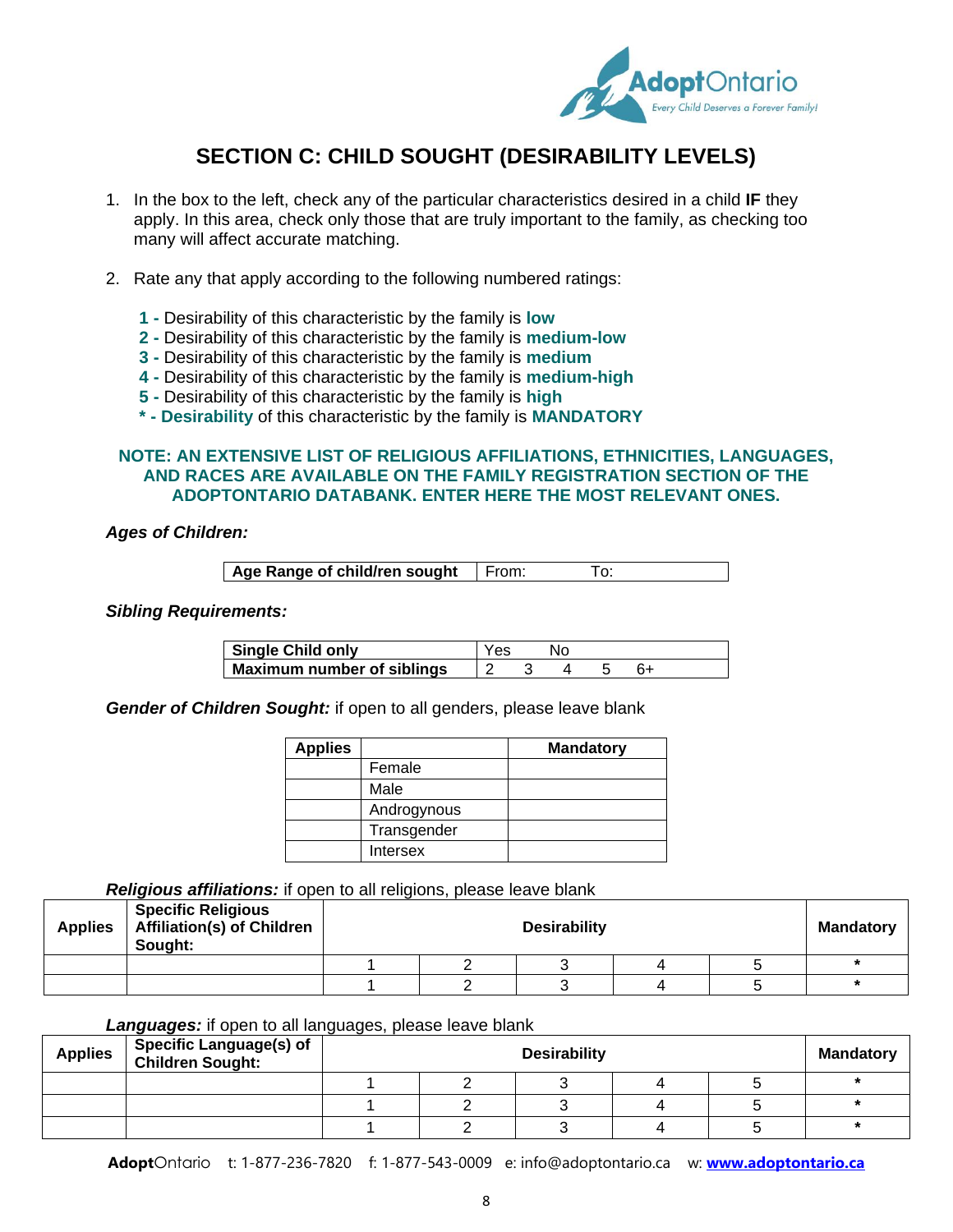

#### *Races:* if open to all races, please leave blank

| <b>Applies</b> | <b>Specific Race(s) of</b><br>Children Sought: | <b>Desirability</b> |  |  |  | <b>Mandatory</b> |  |
|----------------|------------------------------------------------|---------------------|--|--|--|------------------|--|
|                |                                                |                     |  |  |  |                  |  |
|                |                                                |                     |  |  |  |                  |  |
|                |                                                |                     |  |  |  |                  |  |

#### *Ethnicities:* if open to all ethnicities, please leave blank

| <b>Applies</b> | <b>Specific Ethnicities of</b><br><b>Children Sought:</b> | <b>Desirability</b> |  |  | <b>Mandatory</b> |  |
|----------------|-----------------------------------------------------------|---------------------|--|--|------------------|--|
|                |                                                           |                     |  |  |                  |  |
|                |                                                           |                     |  |  |                  |  |
|                |                                                           |                     |  |  |                  |  |

### *Openness With:* if open to all, please circle 5 for each relationship

| <b>Applies</b> |                                        | <b>Comfort Level</b> |  |  |  |  | <b>Mandatory</b> |
|----------------|----------------------------------------|----------------------|--|--|--|--|------------------|
|                | <b>Birth Parents</b>                   |                      |  |  |  |  |                  |
|                | <b>Birth Relatives (Other)</b>         |                      |  |  |  |  |                  |
|                | <b>Birth Siblings</b>                  |                      |  |  |  |  |                  |
|                | <b>Foster Family</b>                   |                      |  |  |  |  |                  |
|                | Native Community/Band                  |                      |  |  |  |  |                  |
|                | Other (please note)                    |                      |  |  |  |  |                  |
|                | <b>Significant Community</b><br>Member |                      |  |  |  |  |                  |

#### *Home Environment:*

| <b>Home Environment</b>            |                                 |
|------------------------------------|---------------------------------|
| Child in Home?                     | Number of children:<br>Yes / No |
| DOB of youngest child              | YYYY-MM-DD                      |
| Ethnicity of child/ren in<br>Home? |                                 |
| Pets in Home?                      | Yes / No<br>$Type(s)$ :         |

#### *Documents and Events:*

| <b>Documents and Events</b>     |                                          |
|---------------------------------|------------------------------------------|
| *PRIDE Training                 | Date completed is required (YYYY-MM-DD): |
| Other Training                  | Specify:                                 |
| *SAFE Homestudy                 | Date completed is required (YYYY-MM-DD): |
| Upload Homestudy to<br>Databank | Fax to 1-877-543-0009                    |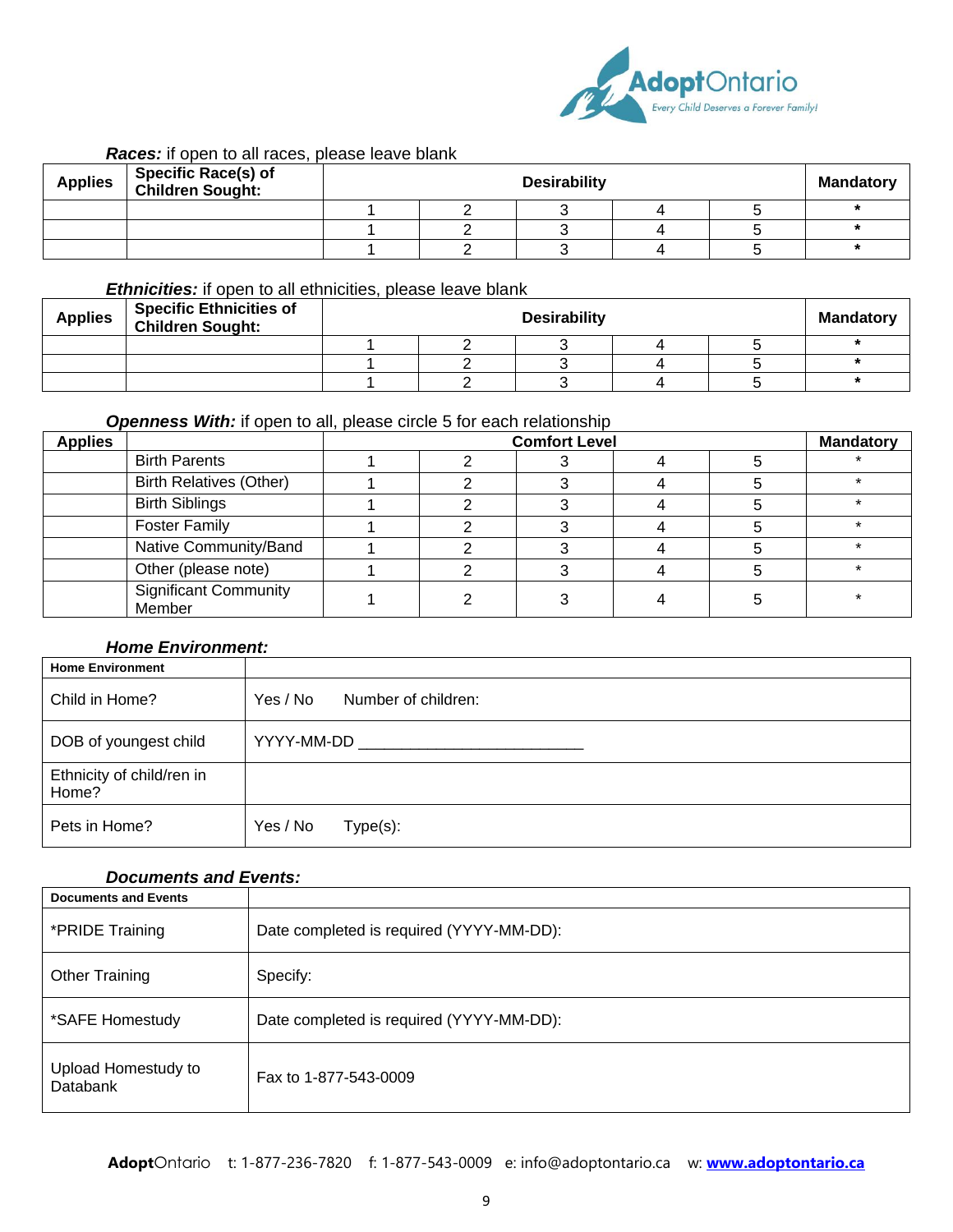

#### *Birth Family History:*

Are you open to a child who has **no birth family history available** Are you open to a child who has **no birth family history available**<br>(ex. no birth mother or birth father medical and/or social history available)?

# **SECTION D: NOTES**

#### *Additional Information:*

| Note | AdoptOntario recommends that families create an online profile—only viewable to adoption professionals.<br>You can add a short biography and photo. |
|------|-----------------------------------------------------------------------------------------------------------------------------------------------------|
|      | Sign up for a public user account on www.adoptontario.ca and complete the personal profile.                                                         |